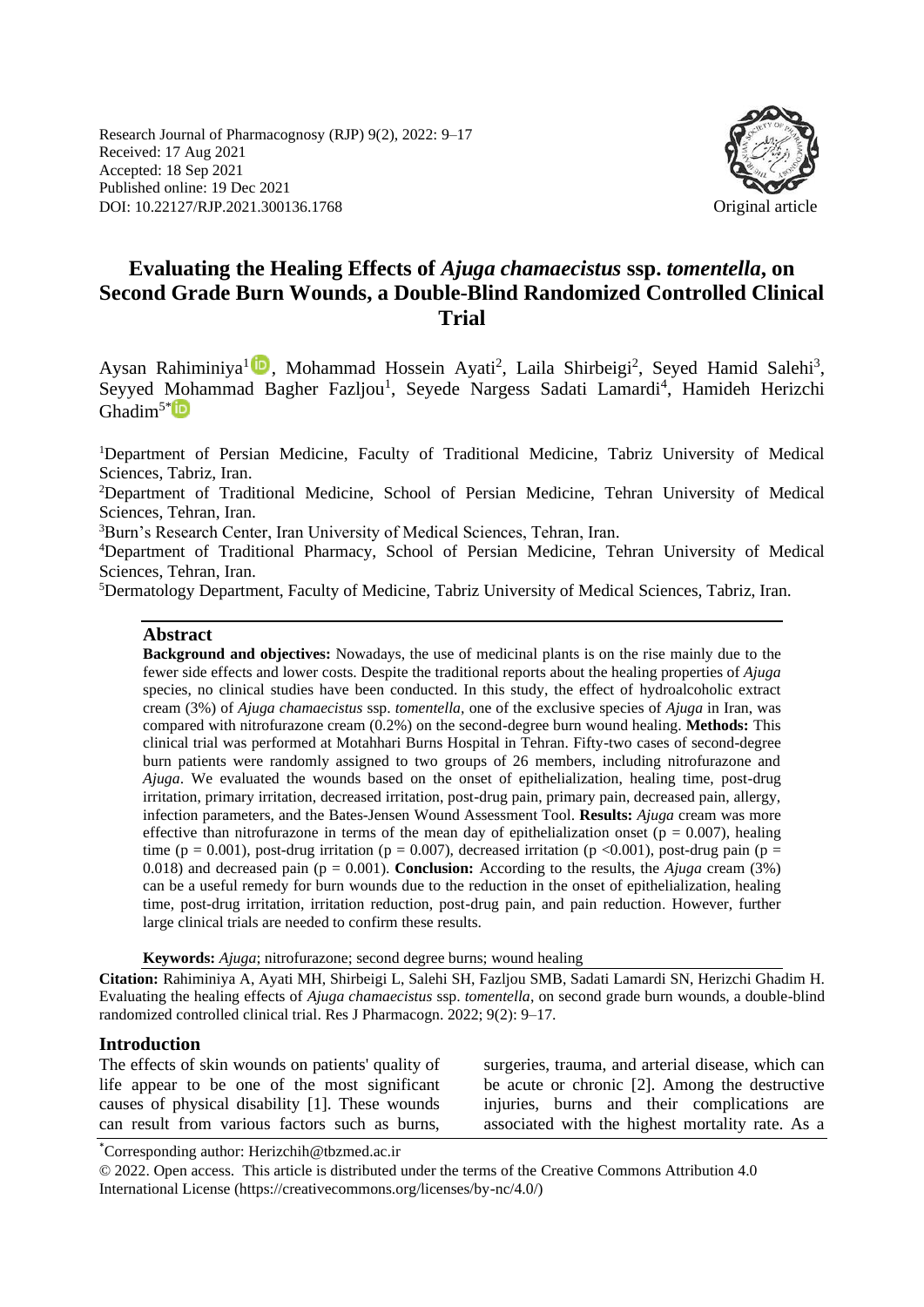result, they are considered as public health problems, especially in developing countries [3]. Second-degree burns are the most common household incidents requiring care [4]. Most of the time there is no need for medical interventions or grafts [5] since it takes about two to three weeks for healing [5-7].

Burn lesions in the acute phase cause dehydration, hypothermia, and infection by creating an unsuitable environment and low immunity levels [8]. The speed of wound healing in skin burns is important regarding the cost of hospitalization, the healthcare system, and the individual cost. Any method that can reduce the recovery time will reduce the heavy burden of financial and psychological costs imposed on the patient and those around him. Daily dressings are applied with Vaseline or antibiotic creams such as Silver sulfadiazine cream [9]. Nitrofurazone is also used as a common treatment for second-degree burns, having side effects such as tenderness, itching, contact dermatitis, and reduce the healing process [10].

Research has shown that natural products and traditional medicine methods have spread worldwide for treating several diseases and wounds [11].

*Ajuga* species (Lamiaceae), commonly known as bugle, are found in China, Korea, and Japan [12]. Five species of *Ajuga* grow in Iran, *A. austroiranica, A. chamaecistus, A. comate* (Syn.: *Ajuga chamaepitys* subsp. *chia*)*, A. orientalis.* Also, some subspecies of *A. chamaecistus* including *Ajuga chamaecistuss* ssp. *tomentella* are exclusive to Iran [13].

*Ajuga* species have antibacterial [14], anti-tumor, anti-hyperglycemic [15-17], anti-inflammatory [18], anti-malarial [19], antioxidant [20], antimicrobial [21] and analgesic [22] effects. The species that grow in Asia and the Middle East are traditionally used to treat high blood pressure, rheumatism, joint pain, gouts, ascites, pain, jaundice, and wound healing [22-25].

According to a review article on the effective herbs in wound healing mentioned in traditional medicine sources, flowers and leaves of *Ajuga chamaepitys* (L) Schreb, were reported for wound healing properties [26]. *Ajuga* is mentioned in the references of Persian traditional medicine as "Kamafitos", "Khamanitos" and "Sanobar Al-Arz" which are referred to *Ajuga chamaepitys* (L) Schreb., and *Ajuga iva* L. [23,27].

In the references of Persian traditional medicine,

"Kamafitos" or" Khamanitos" has a warm and dry temperament. The characteristics of this plant include anti-blockage feature, "Mofattih", as well as diuretic, "Modirr", cleansing "Monaqqi", and detergent, "Jali", properties according to Iranian traditional medicine concepts. It is used mainly to heal wounds [14,23,25].

Despite the traditional uses of *Ajuga* species for wound healing, no experimental studies have been performed to confirm the effects of *Ajuga*  species on human skin burns; therefore, this study aimed to investigate the local effects of *Ajuga chamaecistus* ssp. *tomentella*, on seconddegree wound healing burns of patients.

# **Materials and Methods**

# **Ethical considerations**

The current study was a double-blind, randomized controlled clinical trial. The study was approved by the ethics committee of Tabriz University of Medical Sciences (IR.TBZMED.REC.1397.483) (2018/09/04) and then it was registered at the clinical trial center (IRCT) (IRCT20180908040966N1). The study protocol conforms to the ethical guidelines of the 1975 Declaration of Helsinki. All patient information in this study remained confidential. Written informed consent was obtained from the patient due to the intervention of the study (with a full explanation of all study conditions). In receiving the consent, behaviors such as threats, temptations or coercion were not imposed on the patient and did not endanger the patient in any way. The participants could leave the study at any time and were informed and supported about the risks and potential harms of early withdrawal. Participants were explained that they might enter into one of the case and control groups during the study following a random division. After obtaining the patient's consent to participate in the relevant project the research was conducted at Motahhari Trauma and Burn Hospital of Tehran, Iran, from February to April 2019.

According to the traditional medical sources [23] and a recent study [20] use of *Ajuga* had no serious side effects.

## **Plant material**

The aerial parts of *Ajuga chamaecistus* ssp. *tomentella* (Boiss.) Rech.f.,were collected in June 2018 from Sorkheh Hessar around Tehran. The plant sample was verified by Prof. GH. Amin and a sample was kept at the Herbarium of School of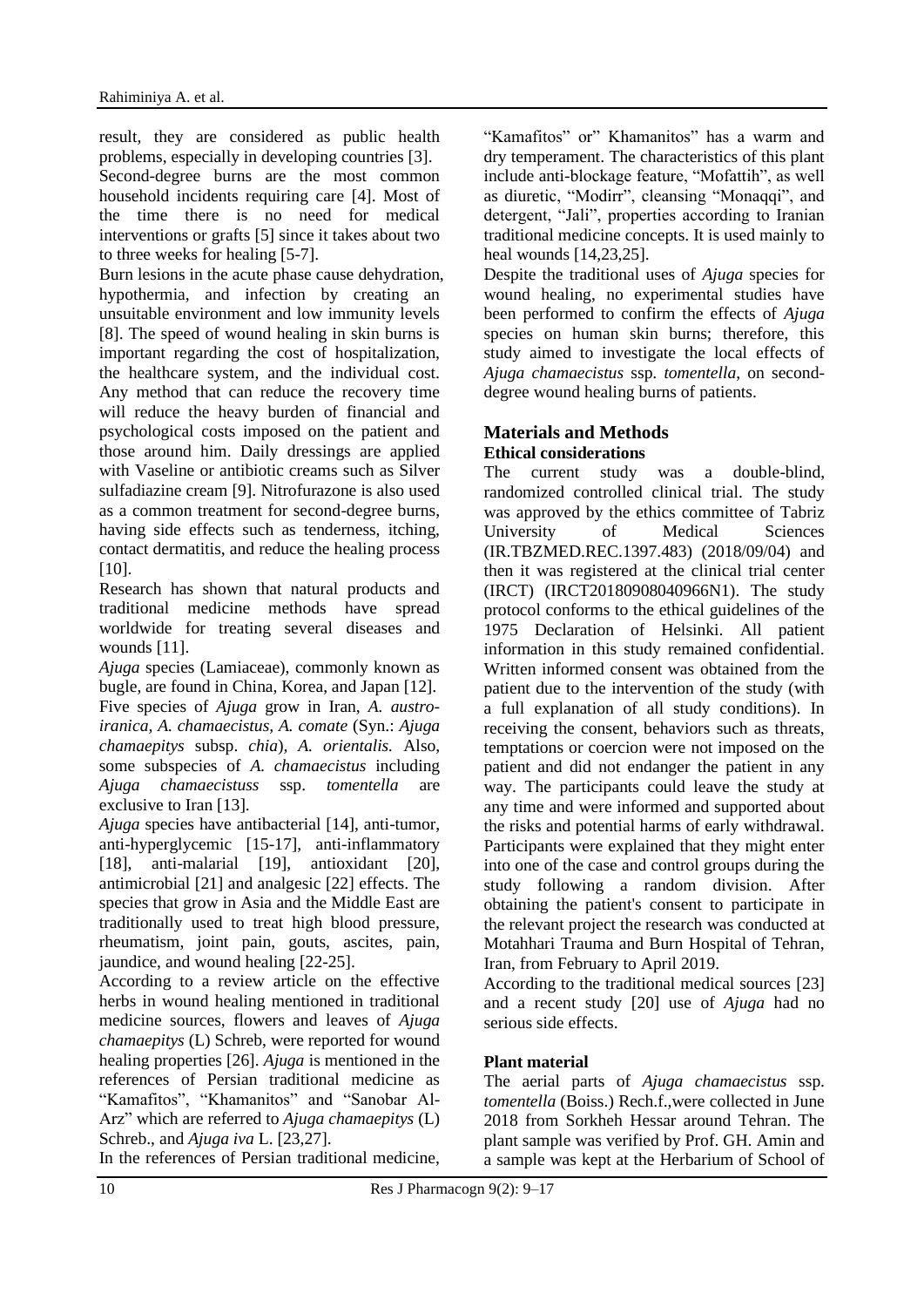Pharmacy, Tehran University of Medical sciences, Tehran, Iran with the voucher no. 6697- THE.

The aerial parts were dried in shade at room temperature. Two kg of the dry plant was ground and extracted by maceration method with 70% ethanol solvent (1:6; plant: solvent ratio), three times, with an interval of at least three days. The resulting extract was concentrated with a rotary evaporator apparatus (temperature 40 °C) and completely dried in vacuum oven.

### **Preparation of the cream**

The concentrated hydroalcoholic extract was mixed with cold cream (ORAND®) for 1 hour using a mixer till it became completely homogeneous. The cream was filled in 30 g tubes. The *Ajuga* cream contains 3% (w/w) hydro alcoholic extract of the plant. According to previous study, it is estimated that hydroalcoholic extract of this plant contains 2.58% of 20 hydroxyecdysone [28].

### **Microbial control of the product**

Microbiological quality control of the cream was carried out at the Food and Drug Deputy Laboratory of Tehran Medical University according to WHO protocols [29].

## **Study design**

Patients were randomly assigned to two groups receiving the cream, *Ajuga*, and nitrofurazone. If there were second-degree burn wounds in two similar organs or two different places in one limb, each limb or each part of the limb was accidentally treated with either nitrofurazone or *Ajuga*. Two experienced specialists confirmed the degree of burns. The patients could be included in the study in case they met the criteria for entering the project.

In this study, the patients and two experienced specialists responsible for visiting and treating burned patients were kept uninformed regarding the type of medications used for treating the wounds.

## **Participants**

The target population included Iranian patients aged 18-60 years with second-degree burns having a burn rate of less than 3% that referred to Motahhari Hospital in Tehran with no underlying disease and having the inclusion criteria.

#### **Inclusion criteria**

In the current study, the burning incident had happened in the last 24 hours, and the burn wound was not stained with contaminants. The patients also had not used topical immunosuppressants for four weeks. The lack of pregnancy and lactation, obsession and overwashing with water and detergents, and the desire to participate in the research and answer the questions were among the conditions for entering the study. Also, burns on the face, hands, and genital area were not included in the study due to the sensitivity of these areas and people in need of skin grafts.

### **Exclusion criteria**

To assess the condition of the wound, both groups were evaluated for the signs of infection during the study and at each day of dressing change. In the presence of any of the following symptoms, the wound was considered infectious, the patient was removed from the study, and the treatment changed according to the physician. In cases of swelling in the burned area during the study and the inflammation of the wound edges, discoloration of the burnt wound to dark red, brown, purple, or black, presence of purulent, foul-smelling, green and abundant discharge and fever during the treatment period, the treatment would be stopped. During the treatment period, if any of the patients from both groups stopped participating in the study for any reason, they were removed and replaced with another patient.

#### **Intervention**

Following initial treatment for burn injuries, including washing with normal saline and drying with sterile gauze, the wound was randomly bandaged with *Ajuga* cream or nitrofurazone.

Patients referred to the hospital every day to change their dressings and receive recovery period examinations to assess possible complications and continue treatment. They were followed up daily by the researcher (physician), and they were dressed with the treatment. Healing was considered when the apparent wound was pink and clear, having no discharge and a covering texture. Patients were evaluated in six stages by two experienced specialists, one session before starting the treatment, other session were in the third and seventh day, at the day of epithelialization onset, at the day of wound healing, and at the fourteenth day after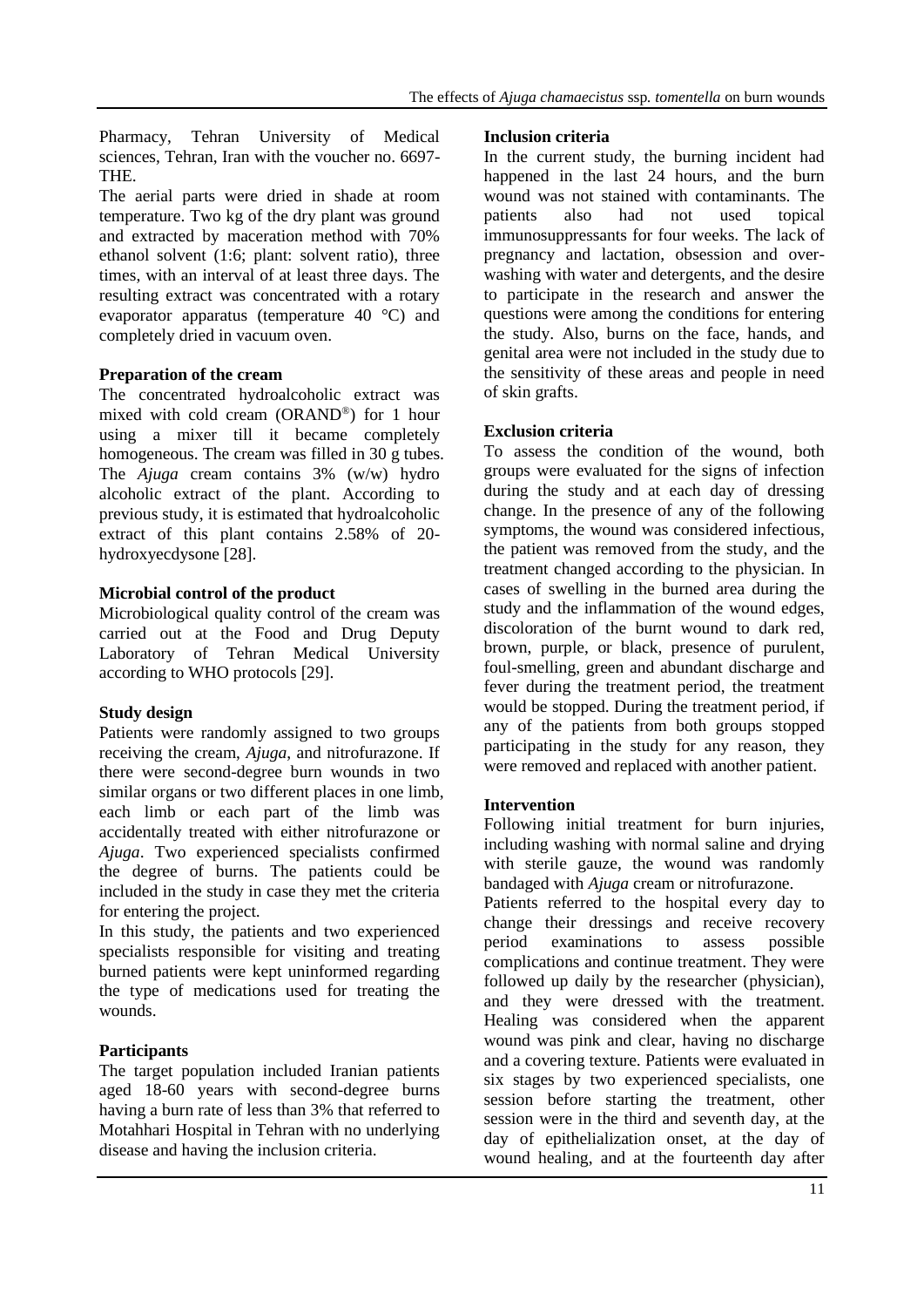starting the treatment. The wound condition was also assessed for granulation and epithelialization tissue each time the dressing was changed. In addition, wounds were photographed at each meeting. The tools used in this study included the demographic profile form, and the Bates-Jensen Wound Assessment Tool. The Bates-Jensen questionnaire has 15 phrases, two of which are localized and the shape of the wound is not categorized, but the other 13 phrases are based on a 5-part Liker scale.

The Bates-Jensen Wound Assessment Tool parameters regarding burn wounds include: wound width, wound degree, wound depth, wound edge, subcutaneous tissue destruction, necrotic tissue type, exudate type, exudate value, skin color around the wound and peripheral tissue. During the study, environmental tissue of edema, granular texture, and epithelialization were examined. According to the obtained scores, the wound healing process was evaluated. A higher score on this questionnaire indicated further wound destruction. However, a lower score indicated suitable wound healing. Digital photographs of patients' wounds were taken during the treatment, and they were examined for healing. At the earliest opportunity after the observation, the observer studied the observed material to avoid inconsistency and ambiguity due to the time interval between observation and study. To measure the size of the wound, a plastic tape measure was used, having an accuracy of about 1.1000. At the beginning of the patient's visit to the clinic and during the treatment period the extent of the wound was measured by having contact with a tape measure.

## **Outcome measurement**

Primary outcomes included post-drug irritation, decreased irritation, post-drug pain, and decreased pain. Secondary outcomes could be observed at the epithelialization onset and healing time.

Due to the high prevalence of burns and their complications, such as infection or complications of existing treatments, it is better to take a drug which is more effective in a shorter period to improve the condition; this had to be more effective in terms of epithelialization and showing fewer side effects. This study aimed to reduce the days required for epithelialization and healing.

# **Sample calculation method**

The samples size required for this study was 52 based on the sample size formula in intervention studies and comparing the mean of the two communities.

$$
n = \frac{\left(z1 - \frac{a}{2} + z1 - B\right)^2 * (\sigma_1^2 + \sigma_2^2)}{d^2}
$$

# **Blinding method**

The wound were dressed with *Ajuga* or nitrofurazone cream by the researcher (physician) onto the patients' wounds who were unaware of the treatment. The two experienced specialists (those who evaluated wound appearance and the onset of epithelialization and wound healing) were blind to the type of drug and knew the treatments as A and B.

# **Randomization method**

The simple randomization method was performed by lottery. To use the drug for a patient with one burn wound site, the lottery was held between drug A (nitrofurazone) and drug B (*Ajuga*). In patients with two burn wounds, if both were in the same limb or the upper and lower extremities, the drug was used for the upper wound lottery, and another drug was used for the lower wound. If the two wounds were on the same limb or surface, the lottery was drawn for the right wound and another drug was used for the left wound. People with more than one wound were included in the study having wounds in two different organs, or if they were on one organ, they were separated. This method was used to minimize the synergistic effect of drugs.

## **Statistical analysis**

After collecting the statistical data, the results were recorded and analyzed as a questionnaire in SPSS, version 20, (SPSS, Inc., USA) software. This study used descriptive statistics and Kolmogorov-Smirnov (data normality test) test, T-test, and Mann-Whitney in normal and nonnormal data to compare the two groups, respectively. Paired t-test was also used to compare the results before and after using the treatments, and a chi-square test was used to compare the qualitative data in two types of intervention. A p-value less than 0.05 was considered significant.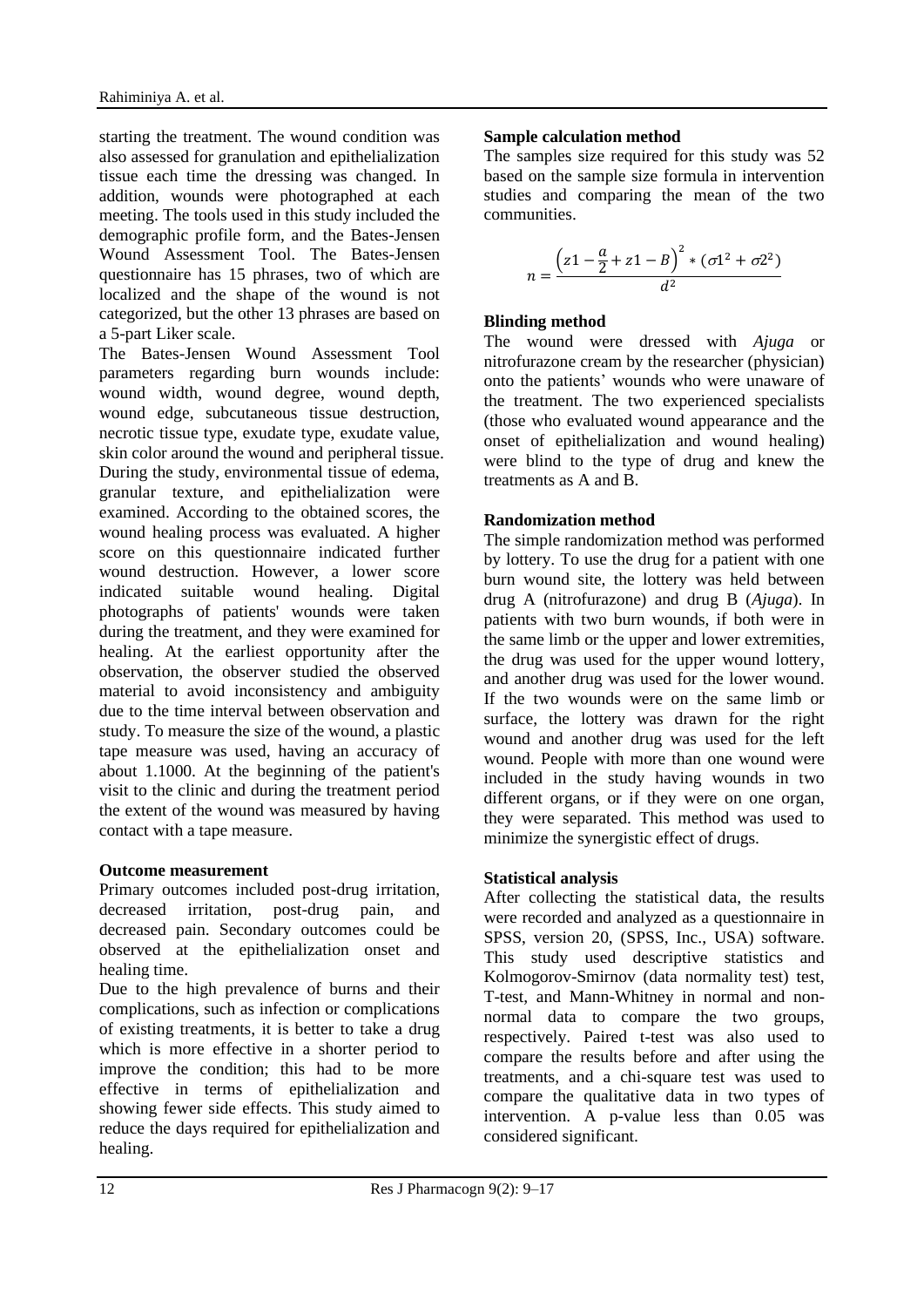#### **Results and Discussion**

Results of the microbiological quality control of the cream were in agreement with WHO protocols [29].

In this study, 72 samples having second-degree burn wounds were included in the study. Fourteen samples were removed after starting the treatment due to traveling, lack of cooperation, dressing in another center due to the distance of Motahhari Hospital, and a positive pregnancy test result (Figure 1).

According to the findings, both groups were homogeneous in terms of age (p-value=0.375) (Table 1) and gender (p-value=0.622). There were 19 women and seven men in each group (Table 2). There was a statistically significant difference between the two types of drugs, according to the results of the onset of epithelialization, healing time, post-drug irritation, decreased irritation, post-drug pain, and pain reduction (Table 3).

By comparing the mean values of wound size in six measurements, Ajuga's average recovery time was expected to be two days less than nitrofurazone.

According to the Kolmogorov-Smirnov test, the onset of epithelialization and healing time was abnormal in both groups. Both groups were regular for post-drug irritation, primary irritation, reduced irritation, post-drug pain, primary pain, decreased pain.

Mann-Whitney test and T-test were used to compare the abnormal data, and normal data, respectively. Paired t-test was used to compare the groups before and after variables of post-drug burning, primary burning, post-drug pain, and primary pain. In each test, if the p-value was less than 0.05, it would be considered as significant.



**Figure 1.** CONSORT flow diagram of the study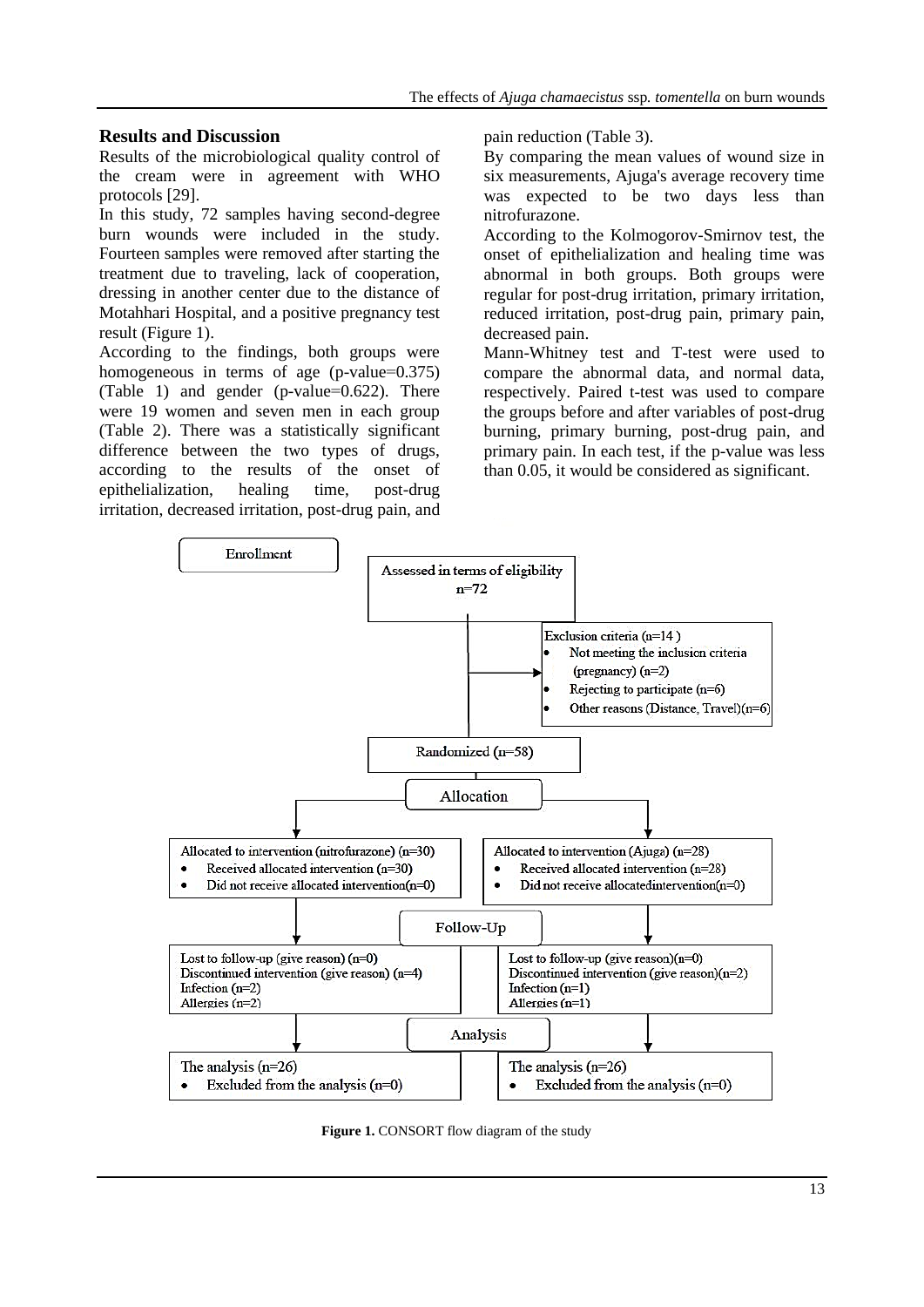|     | Group               |    | <b>Minimum</b> | Maximum | Average $\pm$ SD | <b>P-value</b> |
|-----|---------------------|----|----------------|---------|------------------|----------------|
|     | Nitrofurazone cream | ΖO | Q              |         | $37.76 \pm 2.41$ |                |
| Age | <i>Ajuga</i> cream  | ΖO | Q              |         | $41.07 \pm 2.31$ | 0.375          |

#### **Table1.** Comparison of age (year) in nitrofurazone group and *Ajuga* group

#### **Table 2.** Comparison of gender of nitrofurazone group and *Ajuga* group

|        |              |                | Group                         |       | <b>Total</b> | <b>P-value</b> |  |
|--------|--------------|----------------|-------------------------------|-------|--------------|----------------|--|
|        |              |                | <b>Nitrofurazone</b><br>Ajuga |       |              |                |  |
|        | Woman<br>Man | Count          |                               |       | 38           |                |  |
| Gender |              | % Within Group | 73.1%                         | 73.1% | 73.1%        |                |  |
|        |              | Count          |                               |       | 14           | 0.622          |  |
|        |              | % Within Group | 26.9%                         | 26.9% | 26.9%        |                |  |
| Total  |              | Count          | 26                            | 26    | 50           |                |  |

#### **Table 3.** Comparison of the epithelialization onset, healing Time, primary & post-drug irritation and pain of groups

|                                  | Group                                         | Average $\pm$ SD                        | P-value  |  |
|----------------------------------|-----------------------------------------------|-----------------------------------------|----------|--|
|                                  | А                                             | $7.31 \pm 0.10$                         |          |  |
| Onset of Epithelialization (Day) | B<br>$6.92 \pm 0.09$                          |                                         | $0.007*$ |  |
|                                  | $10.19 \pm 0.13$<br>A<br>B<br>$9.54 \pm 0.13$ |                                         | $0.001*$ |  |
| Healing time (Day)               |                                               |                                         |          |  |
|                                  | A                                             | $2.85 \pm 0.26$                         |          |  |
| Post-drug irritation             | B                                             | $2.00 \pm 0.20$                         | $0.007*$ |  |
|                                  | А                                             | $5.50 \pm 0.21$<br>B<br>$5.77 \pm 0.21$ |          |  |
| Primary irritation               |                                               |                                         |          |  |
| Decreased irritation             | A                                             | $2.69 \pm 0.22$<br>B<br>$3.77 \pm 0.19$ |          |  |
|                                  |                                               |                                         |          |  |
|                                  | А                                             | $3.92 \pm 0.27$                         | $0.018*$ |  |
| Post-drug pain                   | B                                             | $2.96 \pm 0.18$                         |          |  |
|                                  | A                                             | $6.77 \pm 0.22$<br>B<br>$6.92 \pm 0.17$ |          |  |
| Primary pain                     |                                               |                                         |          |  |
|                                  | $2.85 \pm 0.22$<br>A                          |                                         | $0.001*$ |  |
| Decreased pain                   | B                                             | $3.96 \pm 0.22$                         |          |  |

\*: Significant difference (p<0.05); A: nitrofurazone cream; B: *Ajuga* cream; n=26 in each group; total: 52



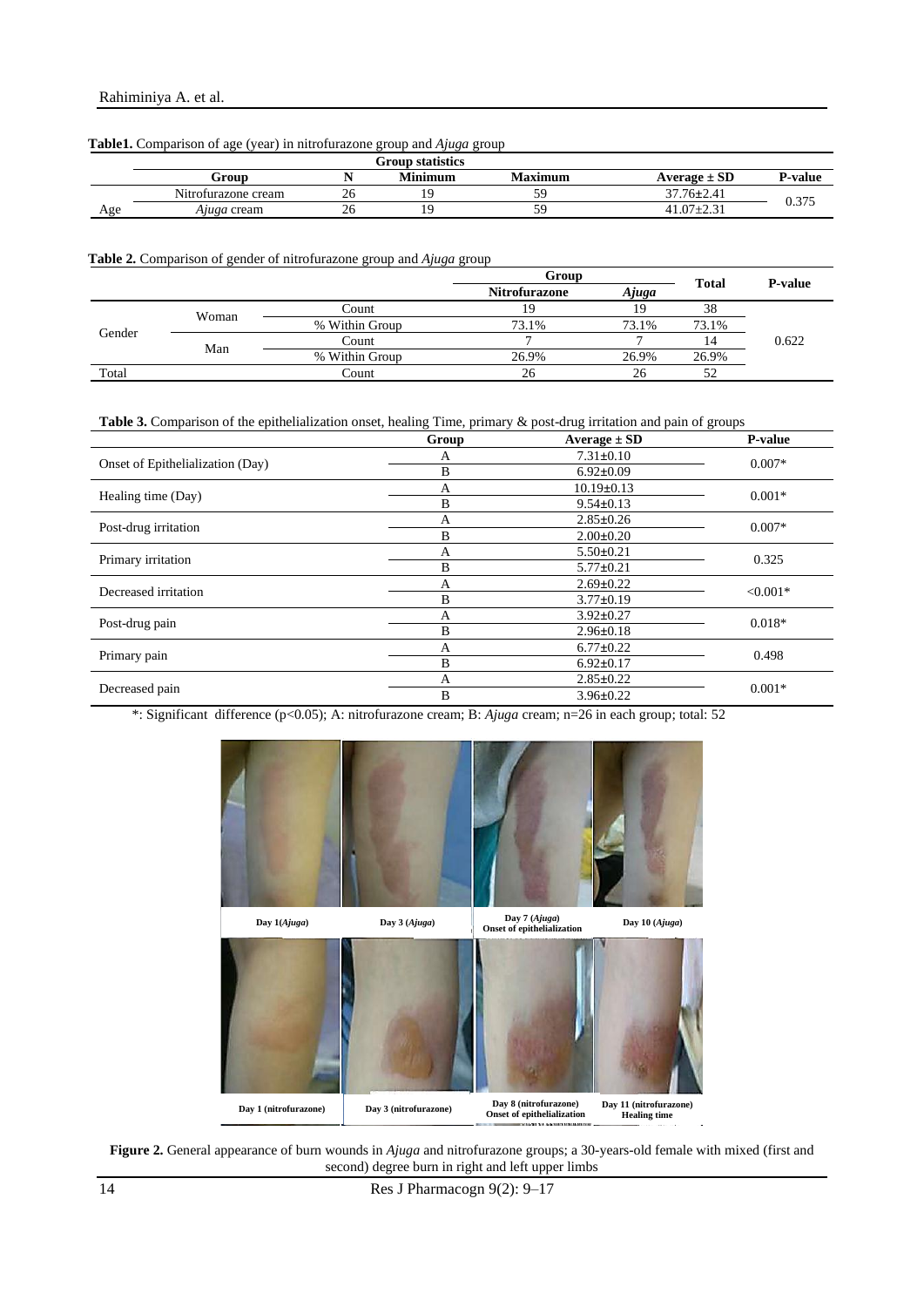According to the results, decreased pain (pvalue<0.001) and decreased irritation (pvalue<0.001) were observed in patients after using drugs, but the effect of drug B was significantly more suitable compared to treatment A (Table 3).

Two cases from the control group and one case from *Ajuga* were excluded due to drug allergy. Two cases from the control group (7.6%) and one case from the *Ajuga* group (3.6%) were excluded due to wound infection and required other treatments; nineteen cases were women (73%) in both groups, and 7 were men (27%), (Figure 1).

Regarding the Bates-Jensen Wound Assessment Tool, the mean values of burn wound widths during the first, third, seventh, fourteenth, and start-up days of epithelialization, and the day of wound healing were compared; the wound size decreased over time and became significant. However, there were no significant differences between the two groups. Changes in the effect of treatment groups on the extent of burns over time were not significant.

Figure 2 shows two wounds in a 30-year-old woman that were dressed with *Ajuga* cream and nitrofurazone, respectively.

Adverse events: Two cases were removed from the nitrofurazone group, and one from *Ajuga* due to drug sensitivity. *Ajuga*'s sensitivity included itching, erythema, and redness around the wound, which appeared on the eighth day of dressing. Two cases from the nitrofurazone group and one from the *Ajuga* group were excluded from the study due to the infection of the wound site and the need to use other treatments.

The study ended with 52 cases, having 26 samples in each group (Figure 1). Eight patients had one wound and 22 patients had more than one wound. *Ajugachamaecistus* ssp. *tomentella* contains chemical compounds with different structures, including phytoecdysteroids and phenylpropane glycosides [30,31]. Due to its antioxidant [20,21,33], anti-microbial [14,21,33], and anti-inflammatory [18,22] effects, it can be a suitable option to accelerate wound healing.

Phytoecdysteroids have shown wound healing properties by stimulating the differentiation of Keratinocytes. The use of these compounds in treating superficial wounds and burns and psoriasis has also been suggested [34].

This study was performed cross-sectionally to consider the drug's therapeutic effect on epithelialization and healing time. Accordingly, it was difficult to conclude the ultimate effect of the drug on wound scarring. Another limitation was that the results of the present study were related to patients with second-degree burns. The use of this drug in patients with higher degrees of burns should be done with caution and sufficient awareness.

# **Conclusion**

According to the results, the *Ajuga* cream (3%) can be a useful remedy for burn wounds due to the reduction in the onset of epithelialization, healing time, post-drug irritation, and pain. However, further large clinical trials are needed to confirm these results.

# **Acknowledgment**

This research was a part of the thesis supported by the Tabriz University of Medical Sciences (grant No. 60579). We thank the Tehran School of Persian Medicine and our colleagues at Motahhari Burn Hospital in Tehran for their cooperation.

# **Author contributions**

Aysan Rahiminiya performed the wound healing study, data analysis and drafting of the manuscript; Mohammad Hossein Ayati and Leila Shirbeigi were involved in conception and design of the study; Seyed Hamid Salehi designed the study and evaluated the second grade burn wounds, onset of epithelialization , and wound healing; Seyyed Mohammad Bagher Fazljou reviewed the manuscript; Seyede Nargess Sadati Lamardi prepared herbal drug and was involved in critical revision; Hamideh Herizchi Ghadim was involved in designing the study, the acquisition and analysis of data, and critical revision.

# **Declaration of interest**

The authors declare that there is no conflict of interest. The authors alone are responsible for the accuracy and integrity of the paper content.

# **References**

- [1] Gosain A, Di Pietro LA. Aging and wound healing. *World J Surg.* 2004; 28(3): 321–326.
- [2] Mohammadi AA, Bakhshaeekia A, Alibeigi P, Hasheminasab MJ, Tolide-ei HR, Tavakkolian AR, Mohammadi MK. Efficacy of propranolol in wound healing for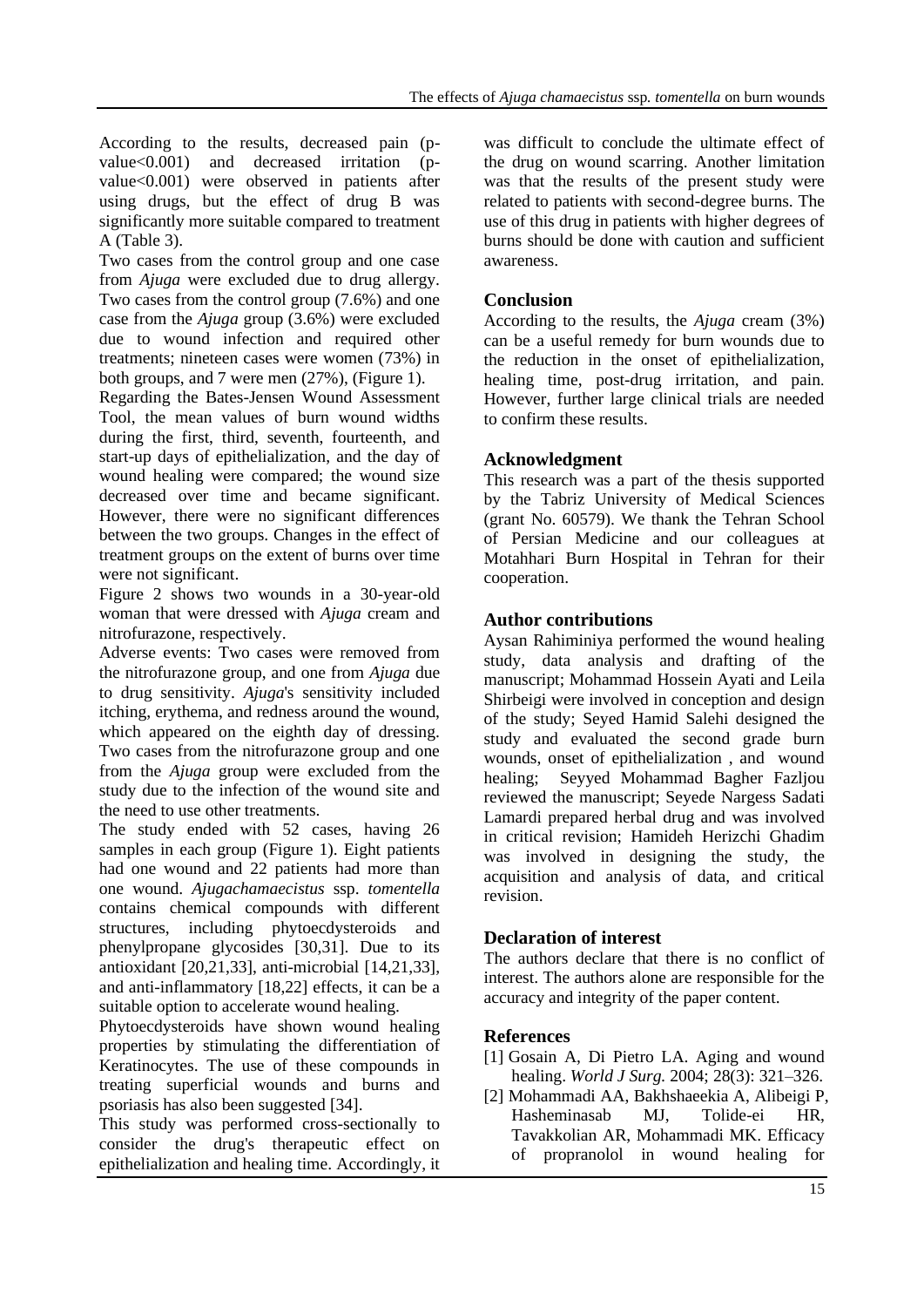hospitalized burn patients. *J Burn Care Res.* 2009; 30(6): 1013–1017.

- [3] Rahzani K, Taleghani F, Nikbakht Nasrabadi A. Qualitative approach on social problems in burned disfigurement individuals. *J Arak Uni Med Sci.* 2008; 11(3): 37–48.
- [4] Aramwit P, Palapinyo S, Srichana T, Chottanapund S, Muangman P. Silk sericin ameliorates wound healing and its clinical efficacy in burn wounds. *Arch Dermatol Res.*  2013; 305(7): 585–594.
- [5] Gomez R, Cancio LC. Management of burn wounds in the emergency department. *Emerg Med Clin North Am.* 2007; 25(1): 135–146.
- [6] Hosseini SN, Karimian A, Mousavinasab SN, Rahmanpour H, Yamini M, Zahmatkesh SH. Xenoderm versus 1% silver sulfadiazine in partial-thickness burns. *Asian J Surg.* 2009; 32(4): 234–239.
- [7] Saeidinia A, Keihanian F, Lashkari AP. Partial-thickness burn wounds healing by topical treatment: a randomized controlled comparison between silver sulfadiazine and centiderm. *Medicine*. 2017; 96(9): 1–9.
- [8] Ribeiro MP, Espiga A, Silva D, Baptista P, Henriques J, Ferreira C, Silva JC, Borges JP, Pires E, Chaves P, Correia IJ. Development of a new chitosan hydrogel for wound dressing. *Wound Repair Regen*. 2009; 17(6): 817–824.
- [9] Zadeh A, Mahzooni T, Emami SA, Akbari H, Fatemi MJ, Saberi M, Bagheri T, Niazi M, Araghi S. The effect of coriander cream on healing of superficial second degree burn wound. *Tehran Univ Medical J.* 2015; 73(9): 646–652.
- [10] Bagheri T, Fatemi MJ, Hosseini SA, Saberi M, Niazi M, Momeni M, Masoumi Z. Comparing the effects of topical application of honey and nitrofurazone ointment on the treatment of second-degree burns with limited area: a randomized clinical trial. *Med Surg Nurs J.* 2017; 5(4): 22–30.
- [11] Ghannadi A, Zolfaghari B, Shamashian S. Necessity, importance, and applications of traditional medicine knowledge in different nations. *J Islam Iran Trad Med.* 2011; 2(2): 161–176.
- [12] Khanavi M, Najafi B, Sadati SN, Abai MR, Vatandoost H. Chemical constitute and larvicidal activity of fractions of *Ajuga chamaecistus tomentella* plant against

malaria vector *Anopheles stephensi*. *J Arthropod Borne Dis.* 2017; 11(1): 116 –123.

- [13] Mozaffarian V. A dictionary of Iranian plant names. Tehran: Farhang-e-moaser, 2007.
- [14] Lamardi SN, Tahroodi S, Khanavi M, Doust RH. Antibacterial activity of aerial part extracts and fractions of *Ajuga chamaecistus* ssp. *tomentella*. *Tradit Integr Med.* 2017; 2(2): 61–66.
- [15] Nawaz HR, Malik A, Khan PM, Ahmed S. Ajugin E and F: two withanolides from *Ajuga parviflora*. *Phytochemistry*. 1999; 52(7): 1357–1360.
- [16] El Hilaly J, Israili ZH, Lyoussi B. Acute and chronic toxicological studies of *Ajuga iva* in experimental animals. *J Ethnopharmacol.* 2004; 91(1): 43–50.
- [17] El Hilaly J, Lyoussi B. Hypoglycaemic effect of the lyophilised aqueous extract of *Ajuga iva* in normal and streptozotocin diabetic rats. *J Ethnopharmacol.* 2002; 80(2- 3): 109–113.
- [18] Gautam R, Jachak SM, Saklani A. Antiinflammatory effect of *Ajuga bracteosa* Wall Ex Benth. mediated through cyclooxygenase (COX) inhibition. *J Ethnopharmacol.* 2011; 133(2): 928–930.
- [19] Kuria K, De Coster S, Muriuki G, Masengo W, Kibwage I, Hoogmartens J, Laekeman GM. Antimalarial activity of *Ajuga remota* Benth (Labiatae) and *Caesalpinia volkensii*  Harms (Caesalpiniaceae): in vitro confirmation of ethnopharmacological use. *J Ethnopharmacol.* 2001; 74(2): 141–148.
- [20] Sadati Lamardi SN, Majidi Z, Alipour C, Farajzadeh S, Gohari A, Shafaroodi H, Vazirian M, Ostad SN. Antioxidant potential, hypoglycemic effect and safety of *Ajuga chamaecistus* Ging. ssp. *tomentella* (Boiss.) Rech. f. aerial parts. *Res J Pharmacogn.* 2018; 5(4): 53–63.
- [21] Turkoglu S, Turkoglu I, Kahyaoglu M, Celık S. Determination of antimicrobial and antioxidant activities of Turkish endemic *Ajuga chamaepitys* (L.) Schreber subsp. *euphratica* PH Davis (Lamiaceae). *J Med Plant Res.* 2010; 4(13): 1260–1268.
- [22] Khanavi M, Davoodipoor AM, Sadati SN, Ardekani MRS, Sharifzadeh M. Antinociceptive effect of some extracts from *Ajuga chamaecistus* Ging. ssp. *tomentella* (Boiss.) Rech. f. aerial parts. *DARU J Pharm Sci.* 2014; 22(1): 1–6.